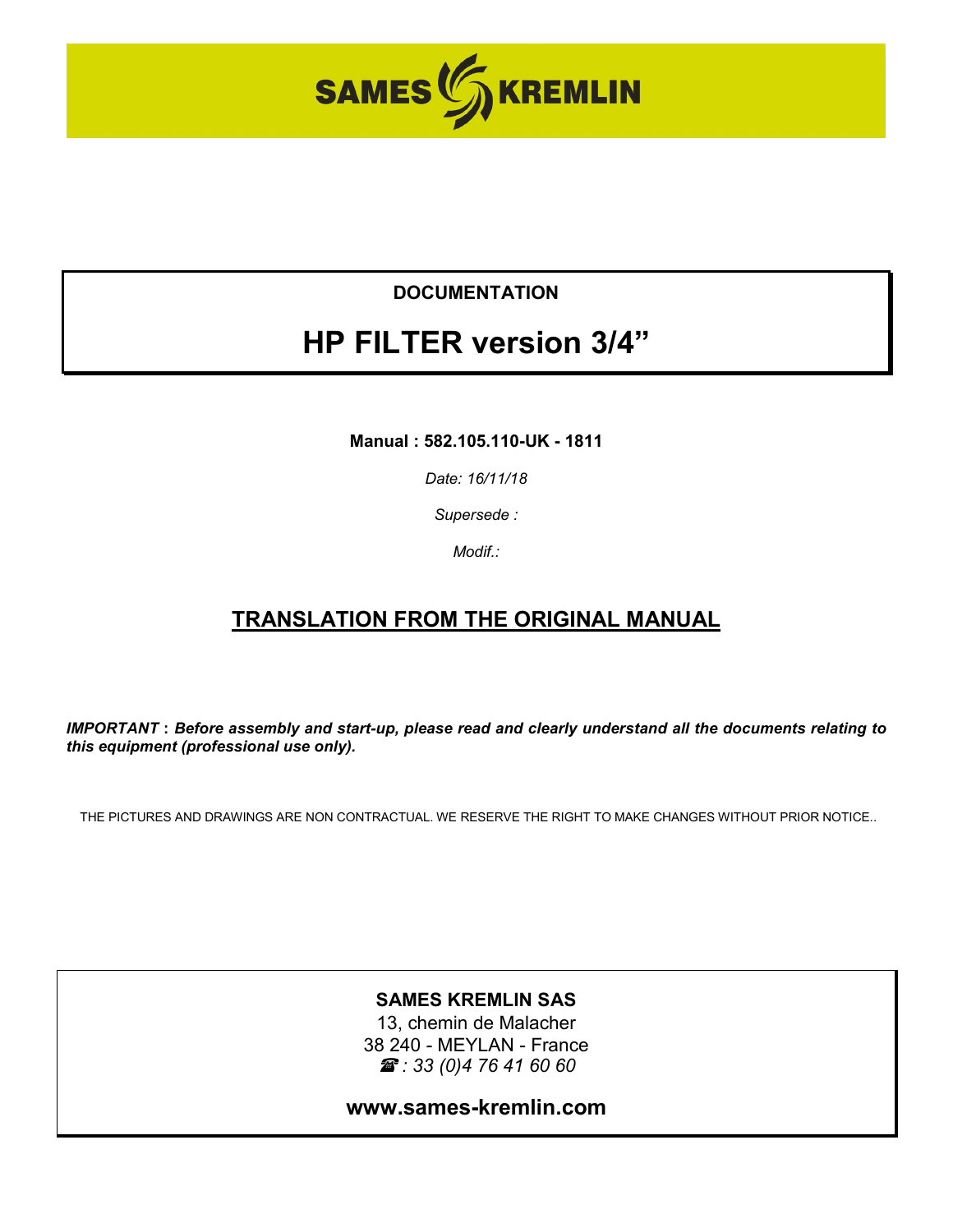



**SPECIFICATIONS HP FILTER version 3/4**  *Manual : 1811 573.153.112 Date : 16/11/18 - Cancels : 19/10/11* 

*Modif : Update* 

## **TRANSLATION FROM THE ORIGINAL MANUAL**

**IMPORTANT** : **Before assembly and start-up, please read and clearly understand all the documents relating to this equipment (professional use only).** 

*THE PICTURES AND DRAWINGS ARE NON CONTRACTUAL. WE RESERVE THE RIGHT TO MAKE CHANGES WITHOUT PRIOR NOTICE.* 

#### **SAMES KREMLIN SAS**

13, chemin de Malacher 38 240 - MEYLAN - France  *: 33 (0)4 76 41 60 60* 

**www.sames-kremlin.com**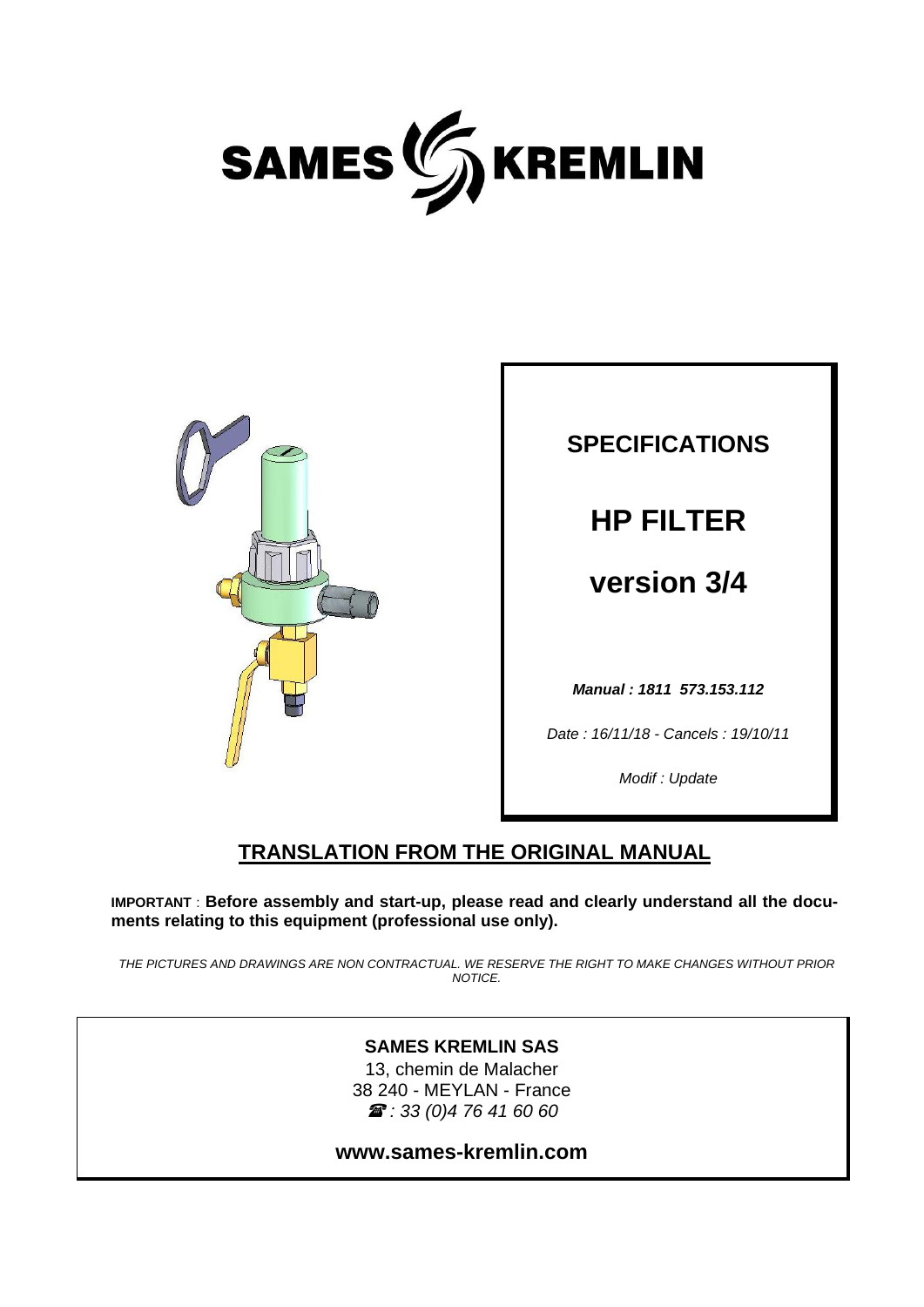

#### **INSTRUCTION MANUAL**

## **FLUID FILTER FOR AIRLESS PUMPS, version 3/4**

Dear Customer,

You are the owner of an accessory from our SAMES KREMLIN range and we would like to take this opportunity to thank you.

To make sure your investment will provide full satisfaction, special care has been taken by SAMES KREMLIN during all designing and manufacturing processes.

To obtain the best result, safe and efficient operation of your equipment, we advice you to read and make yourself familiar with this instruction and service manual. Indeed, the non-compliance with instructions and precautions stated in this manual could reduce the equipment working-life, result in operating trouble and create unsafe conditions.

#### **1. GENERAL SAFETY INSTRUCTIONS**

- $\bullet$  The personnel involved in operating and servicing this equipment must be aware of all the safety requirements stated in this manual. The workshop supervisor must be certain that the personnel has perfectly understood the safety instructions and complies with them.
- Use the equipment only in a properly ventilated area to maximilize health care. Any misuse of the spray equipment or accessories can damage them and result in body injury and fire hazard.
- This equipment is installed on installations operating under pressures particularly high. Some precautions must be taken in order to prevent accidents and unsafe working conditions.
- $\bullet$  The maximale fluid pressure at the pump outlet must correspond to the pressure withstood by the filter assembly.
- All fittings must be tight and in good condition.
- **Before cleaning or removing components of the equipment, it is compulsory :** 
	- **to stop the pump by shutting off the compressed air supply,**
	- **to open drain valve,**
	- **to point the spray gun into an appropriate waste receptacle and press the trigger to depressurize the system.**

#### **2. DESCRIPTION**

This stainless steel fluid filter, equipped with a base, model 3/4", is fitted at the outlet of the high pressure fluid pumps (Maximum fluid pressure = 360 bar / 5221 psi).

When its bowl is pointing to upwards, the filter is used as an accumulator and as a filter.

It is designed for easy rinsing and provided without a filter element. A screen n° 12 (size : 280 µ / 55 mesh), recommended for the AIRLESS pumps, is mounted in the "Equipped filter" version.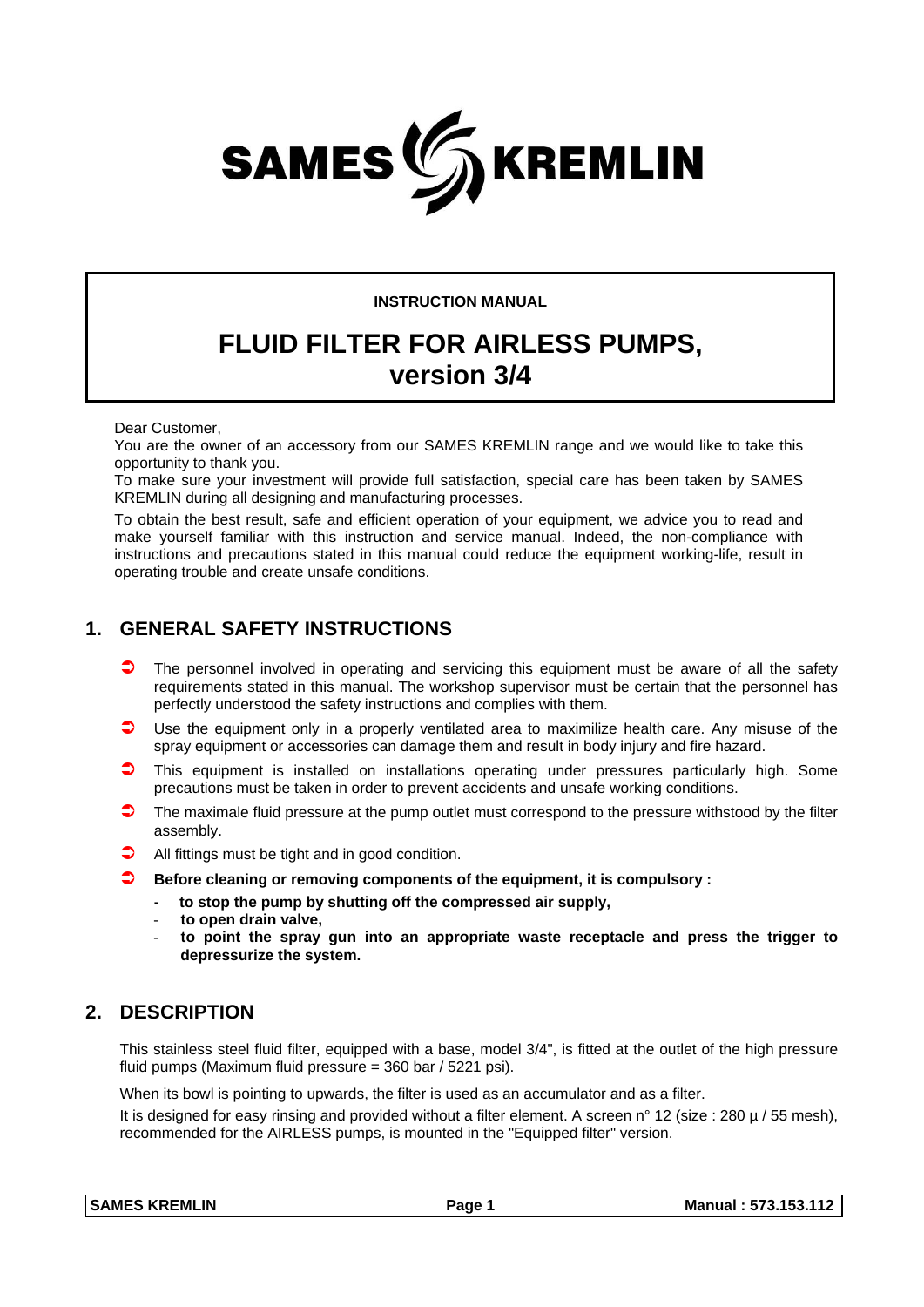## **3. TECHNICAL FEATURES**



| <b>Features</b>                     | <b>Bare filter</b>      | <b>Equipped filter</b>                | <b>Adaptations</b>                                                         |
|-------------------------------------|-------------------------|---------------------------------------|----------------------------------------------------------------------------|
| Fluid inlet (1)                     | 3/4 NPS female          | 3/4 BSP male (nipple)                 | At the drain outlet, install                                               |
| Fluid outlet (2)                    | 3/4 NPS female          | $# 8$ JIC (3/4 JIC male)<br>(fitting) | a drain valve (equipped<br>filter) or a plug, model<br>3/8 NPT on the bare |
| Drain outlet (3)                    | 3/8 NPS female          | 18 x 125 male (fitting)               | filter.                                                                    |
| Height (A)                          | 170 mm / $6.7"$         | 290 mm / 11.4"                        |                                                                            |
| Base diameter (B)                   | $88$ mm $/ 3.5"$        | 88 mm / 3.5"                          |                                                                            |
| Width $(C)$                         | $88 \text{ mm} / 3.5$ " | 175 mm / 6.88"                        |                                                                            |
| Maximum fluid pressure              | 360 bar / 5221 psi      | 360 bar / 5221 psi                    |                                                                            |
| Filter element (stainless<br>steel) | Without screen          | Screen nº 12                          | Other screen<br>(refer to options)                                         |
| Wetted parts                        | Stainless steel, PTFE   | Stainless steel                       |                                                                            |

**Fixing the filter :** 



## **4. DISASSEMBLY OF THE FILTER ELEMENT**

You must clean regularly the filter element to prevent from the material clogging.

**After the installation shut off and thecircuit decompression :**

Unscrew the nut (13) by means of the wrench supplied by SAMES KREMLIN.

Disassemble the bowl (12) from the base (11).

Remove the screen (7). Clean or replace it.

Change the seal (16) if it is necessary.

Clean the parts with white spirit and reinstall them in the reverse order.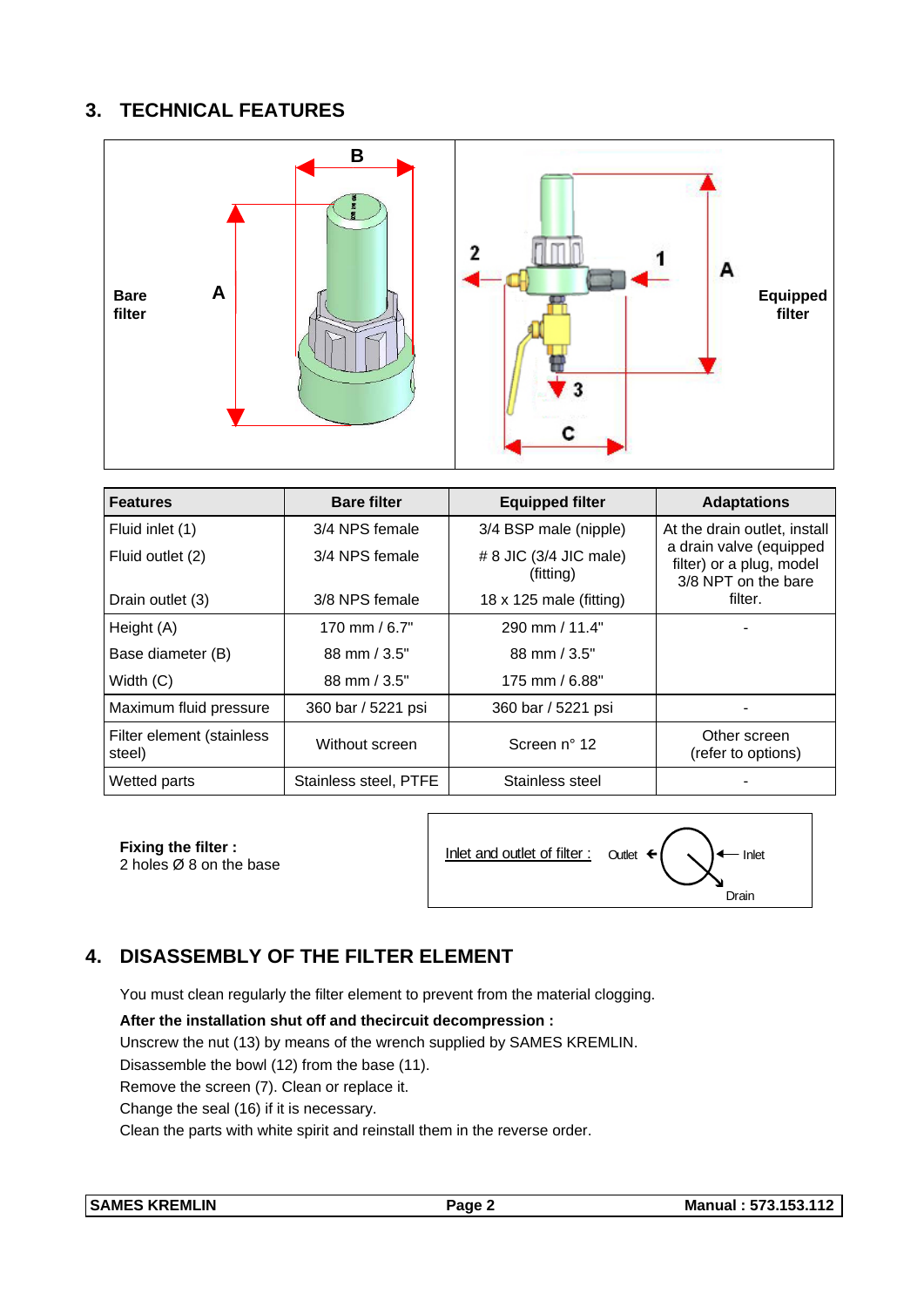

| Doc. 573.327.050           | Modif. / Änderung : Mise à jour              | Pièces de rechange     |
|----------------------------|----------------------------------------------|------------------------|
| Date/Datum/Fecha: 15/11/18 | / Update / Aktualisierung<br>' Actualización | Spare parts list       |
| Annule/Cancels/            |                                              | <b>Ersatzteilliste</b> |
| Ersetzt/Anula: 10/10/11    |                                              | Piezas de repuesto     |

| FILTRE PRODUIT HP, modèle 3/4 inox      | HP FLUID FILTER, model 3/4 stainless steel |  |
|-----------------------------------------|--------------------------------------------|--|
| HP MATERIALFILTER, Modell 3/4 Edelstahl | <b>FILTRO PRODUCTO AP, tipo 3/4 inox</b>   |  |

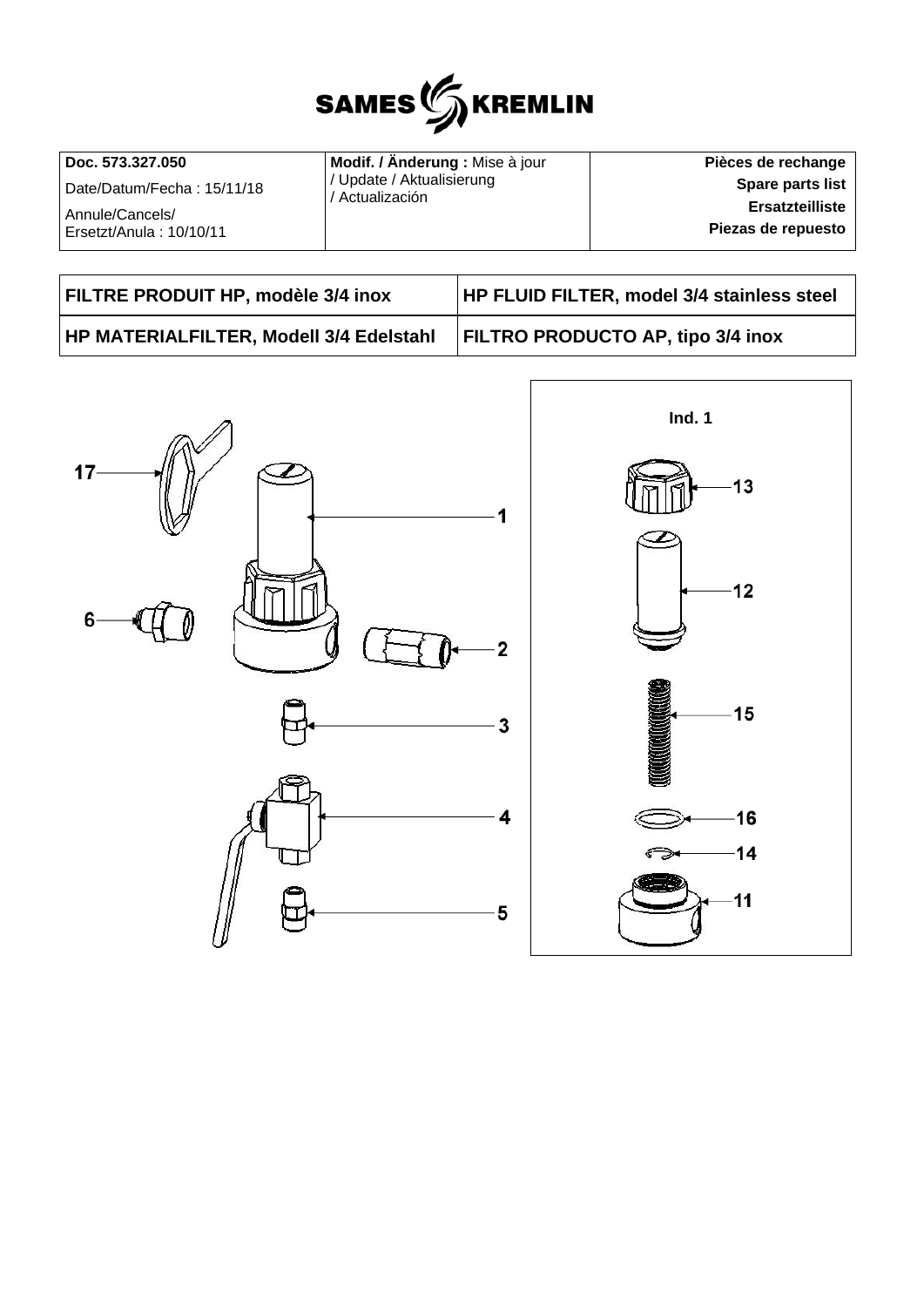| <b>FILTRE EQUIPÉ</b> |  |
|----------------------|--|
| pour pompes AIRLESS® |  |

#### **EQUIPPED FILTER for AIRLESS pumps**

#### **AUSGERÜSTETER FILTER für AIRLESS-Pumpen**

#### **FILTRO EQUIPADO para bombas AIRLESS**

**155.581.400** 

| Ind            | #           | Désignation                            | <b>Description</b>                                                       | <b>Bezeichnung</b>                                 | Denominación                             | <b>Qté</b> |
|----------------|-------------|----------------------------------------|--------------------------------------------------------------------------|----------------------------------------------------|------------------------------------------|------------|
| $*_{1}$        | 155 581 450 | Filtre nu inox<br>(voir détail)        | Bare filter, stainless steel<br>(see detail)                             | Nackter Filter - Edelstahl<br>(Siehe Detail)       | Filtro solo, inox<br>(consultar detalle) |            |
| $\overline{2}$ | 055 581 401 | Mamelon inox 3/4 NPS                   | Nippel 3/4 NPS.<br>stainless steel                                       | Rohrnippel 3/4 NPS,<br>Edelstahl                   | Pivote de centrado inox<br>3/4 NPS       |            |
| 3              | 905 240 002 | Raccord inox<br><b>MM 3/8 NPT</b>      | Fitting, double male,<br>$3/8$ NPT                                       | Doppelnippel<br>AG 3/8 NPT                         | Racor inox,<br><b>MM 3/8 NPT</b>         |            |
| $^*4$          | 903 090 220 | Vanne HP FF 3/8 BSP                    | HP valve FF 3/8 BSP                                                      | Kugelhahn, IG 3/8 BSP                              | Válvula AP, HH 3/8 BSP                   |            |
| 5              | 050 102 436 | Raccord inox<br>M 18 x 125 - M 3/8 BSP | Adaptor, stainless steel,<br>double male<br>18x125 - 3/8BSP              | Doppelnippel - Edelstahl<br>AG 3/8 BSP - M 18x1,25 | Racor inox,<br>M 18 x 125 - M 3/8 BSP    |            |
| 6              | 905 210 515 | Raccord inox<br>M 3/4 NPT - M 3/4 JIC  | Adaptor, stainless steel,<br>double male, 3/4 NPT<br>- # 8 JIC (3/4 JIC) | Doppelnippel Edelstahl<br>3/4 NPT - 3/4 JIC        | Racor, inox<br>M 3/4 NPT - M 3/4 JIC     |            |
| $*71$          |             | 000 161 112   Tamis n° 12 (280 µ)      | Screen nº 12<br>(280 µ - 55 Mesh)                                        | Filterelement Sieb Nr. 12<br>$(280 \mu)$           | Tamiz n° 12 (280 µ)                      |            |

| <b>FILTRE NU (sans tamis)</b>     | <b>BARE FILTER (without screen)</b> |             |
|-----------------------------------|-------------------------------------|-------------|
| <b>NACKTER FILTER (ohne Sieb)</b> | <b>FILTRO SOLO (sin tamiz)</b>      | 155.581.450 |

| Ind   | #           | Désignation      | <b>Description</b> | <b>Bezeichnung</b>     | Denominación        | <b>Qté</b> |
|-------|-------------|------------------|--------------------|------------------------|---------------------|------------|
| 11    | 055 581 451 | Embase 3/4       | Base, model 3/4    | Grundblock, Modell 3/4 | Base, tipo 3/4      |            |
| 12    | 055 580 202 | Cuve             | Bowl               | Filterglocke           | Cubeta              |            |
| 13    | 055 280 002 | Ecrou            | <b>Nut</b>         | Überwurfmutter         | Tuerca              |            |
| 14    | 055 190 007 | Jonc             | Stop ring          | Sicherungsring         | Clips               |            |
| 15    | 055 190 005 | Ressort          | Spring             | Feder                  | Muelle              |            |
| $*16$ | 150 040 327 | Joint (les 5)    | Seal (pack of 5)   | Dichtung (5 St.)       | Junta (bolsa de 5)  |            |
| 17    | 049 030 018 | Clé de démontage | Wrench             | Schlüssel              | Llave de desmontaje |            |

\* Pièces de maintenance préconisées.

\* Preceding the index number denotes a suggested spare part.

\* Bezeichnete Teile sind empfohlene Ersatzteile.

\* Piezas de mantenimiento preventivas.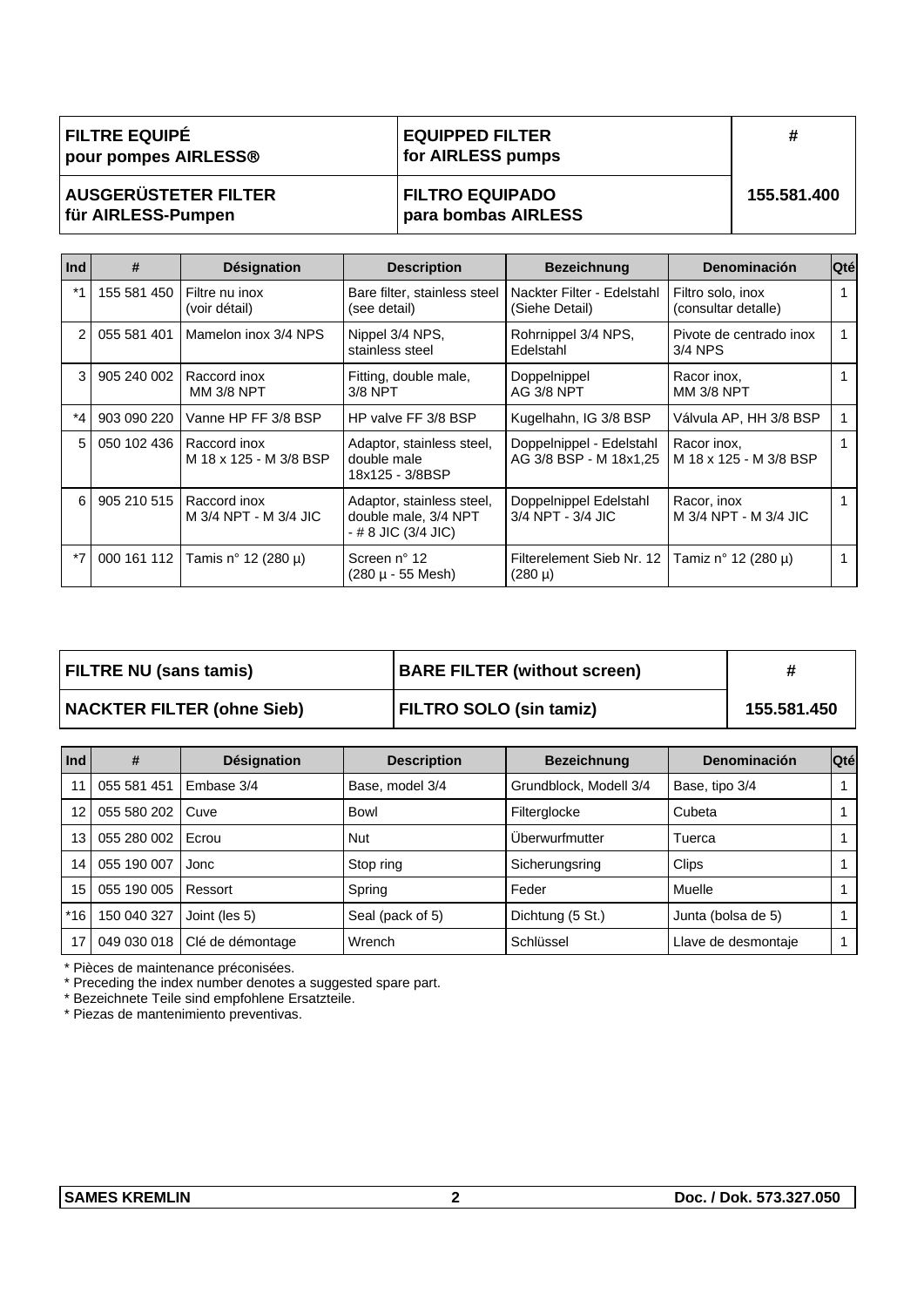### **A LA DEMANDE - ON REQUEST - AUF WUNSCH - A PETICIÓN**

**Ind. 7** 



| $ $ Ind | #           | Désignation            | <b>Description</b>               | <b>Bezeichnung</b>      | Denominación           | Qté |
|---------|-------------|------------------------|----------------------------------|-------------------------|------------------------|-----|
|         | 000 161 101 | Tamis n° 1 (37 $\mu$ ) | Screen n° 1 (37 $\mu$ )          | Sieb Nr. 1 $(37 \mu)$   | Tamiz n° 1 (37µ)       |     |
|         | 000 161 102 | Tamis n° 2 (77 $\mu$ ) | Screen $n^{\circ}$ 2 (77 $\mu$ ) | Sieb Nr. 2 $(77 \mu)$   | Tamiz n° 2 (77 $\mu$ ) |     |
|         | 000 161 104 | Tamis n° 4 (99 µ)      | Screen n° 4 (99 $\mu$ )          | Sieb Nr. 4 (99 $\mu$ )  | Tamiz n° 4 (99 µ)      |     |
|         | 000 161 106 | Tamis n° 6 (168 µ)     | Screen $n^{\circ}$ 6 (168 µ)     | Sieb Nr. 6 $(168 \mu)$  | Tamiz n° 6 (168 µ)     |     |
|         | 000 161 108 | Tamis n° 8 (210 µ)     | Screen $n^{\circ}$ 8 (210 µ)     | Sieb Nr. 8 (210 µ)      | Tamiz n° 8 (210 µ)     |     |
|         | 000 161 112 | Tamis n° 12 (280 µ)    | Screen n° 12 (280 µ)             | Sieb Nr. 12 (280 µ)     | Tamiz n° 12 (280 µ)    | 1   |
|         | 000 161 115 | Tamis n° 15 (360 µ)    | Screen $n^{\circ}$ 15 (360 µ)    | Sieb Nr. $15(360 \mu)$  | Tamiz n° 15 (360 µ)    |     |
|         | 000 161 020 | Tamis n° 20 (510 µ)    | Screen n° 20 (510 µ)             | Sieb Nr. 20 (510 µ)     | Tamiz n° 20 (510 µ)    | 1   |
|         | 000 161 030 | Tamis n° 30 (750 µ)    | Screen n° 30 (750 $\mu$ )        | Sieb Nr. 30 $(750 \mu)$ | Tamiz n° 30 (750 µ)    |     |